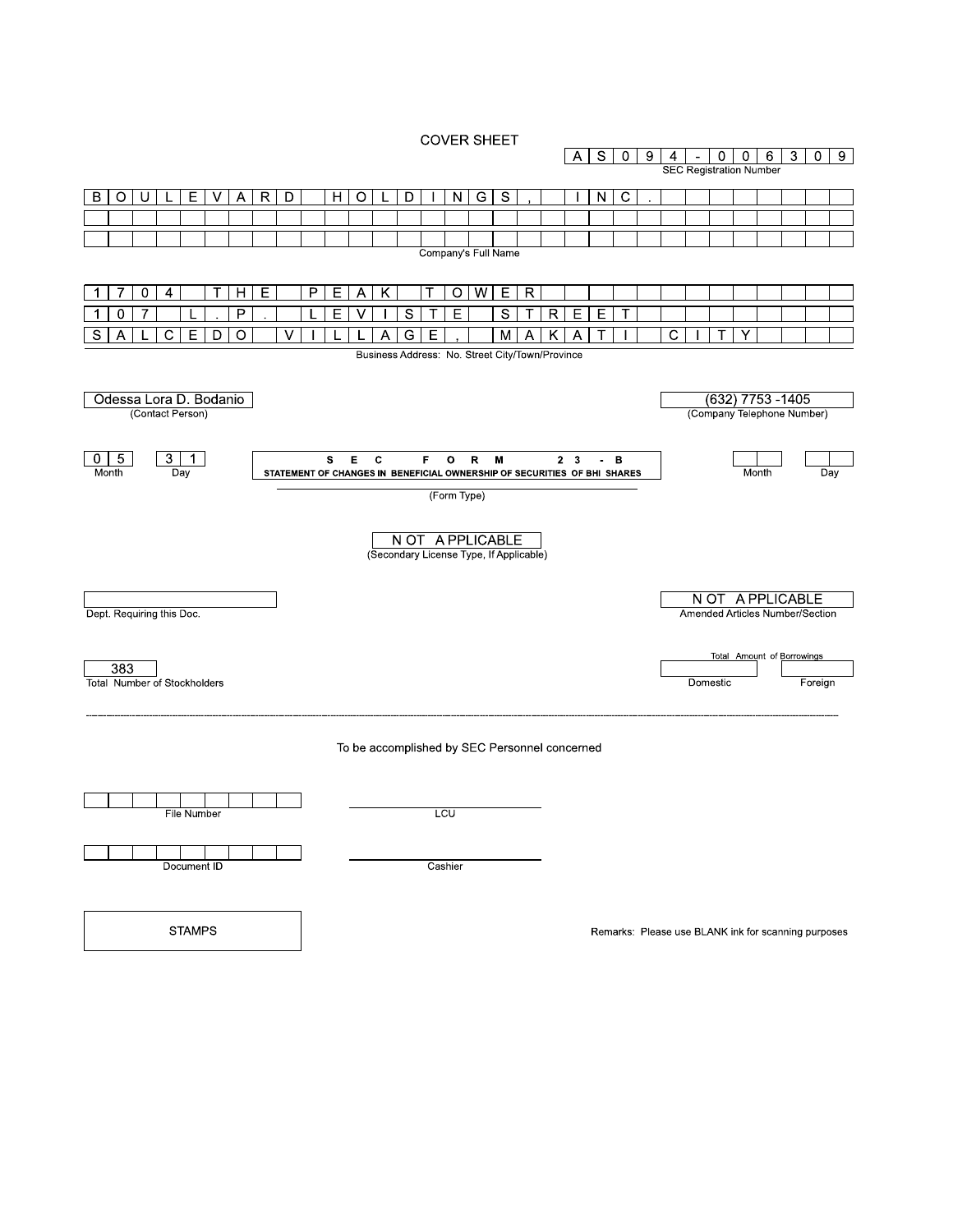## **SECURITIES AND EXCHANGE COMMISSION**

 **Metro Manila, Philippines**

**FORM 23-B**

## **STATEMENT OF CHANGES IN BENEFICIAL OWNERSHIP OF SECURITIES**

Check box if no longer subject Filed pursuant to Section 23 of the Securities Regulation Code

to filing requirement

| 1. Name and Address of Reporting Person |                            |                      | 2. Issuer Name and Trading Symbol                                       |                                                |                    |                                               | '. Relationship of Reporting Person to Issuer |                                                   |                                               |           |                     |  |  |
|-----------------------------------------|----------------------------|----------------------|-------------------------------------------------------------------------|------------------------------------------------|--------------------|-----------------------------------------------|-----------------------------------------------|---------------------------------------------------|-----------------------------------------------|-----------|---------------------|--|--|
| KHO<br><b>DAVID</b><br>L.               |                            |                      | BOULEVARD HOLDINGS, INC. "BHI"                                          |                                                |                    |                                               |                                               |                                                   | (Check all applicable)                        |           |                     |  |  |
| (Last)                                  |                            | (First)              | (Middle)                                                                | 3. Tax Identification<br>Statement for         |                    |                                               | X Director                                    |                                                   |                                               | 10% Owner |                     |  |  |
|                                         | Month/Year<br>Number       |                      |                                                                         |                                                |                    |                                               |                                               | Officer                                           |                                               | Other     |                     |  |  |
|                                         |                            |                      |                                                                         |                                                | (give title below) |                                               | (specify below)                               |                                                   |                                               |           |                     |  |  |
| 2268 Avocado Street                     |                            | Dasmarinas           |                                                                         | 183-459-894<br>'May 2022                       |                    |                                               |                                               |                                                   |                                               |           |                     |  |  |
|                                         | 4. Citizenship<br>(Street) |                      |                                                                         |                                                |                    |                                               |                                               | Director                                          |                                               |           |                     |  |  |
|                                         |                            | Original (MonthYear) |                                                                         |                                                |                    |                                               |                                               |                                                   |                                               |           |                     |  |  |
| MAKATI CITY                             |                            |                      | 1221                                                                    | Filipino                                       | <b>NA</b>          |                                               |                                               |                                                   |                                               |           |                     |  |  |
| (City)                                  |                            | (Province)           | (Postal Code)                                                           | Table 1 - Equity Securities Beneficially Owned |                    |                                               |                                               |                                                   |                                               |           |                     |  |  |
| 1. Class of Equity Security             |                            |                      | 4. Securities Acquired (A) or Disposed of (D)<br>2. Transaction<br>Date |                                                |                    | 3. Amount of Securities Owned at End of Month |                                               | 4 Ownership Form:<br>Direct (D) or Indirect (I) * | 6. Nature of Indirect Beneficial<br>Ownership |           |                     |  |  |
|                                         |                            |                      |                                                                         | (Month/Day/Year)                               |                    |                                               |                                               | <b>Number of Shares</b><br>%                      |                                               |           |                     |  |  |
|                                         |                            |                      |                                                                         |                                                | Shares             | $(A)$ or $(D)$                                | Price                                         |                                                   |                                               |           |                     |  |  |
|                                         |                            |                      |                                                                         |                                                |                    |                                               |                                               |                                                   |                                               |           |                     |  |  |
| Common Shares                           |                            |                      |                                                                         | 05/16/2022                                     | 50,200,000 (D)     |                                               | 0.074                                         |                                                   |                                               |           |                     |  |  |
|                                         |                            |                      |                                                                         | 05/16/2022                                     | 50,200,000 (A)     |                                               | 0.074                                         | 0.42%                                             | 50,200,000.00                                 |           | Justine Dale Y. Kho |  |  |
|                                         |                            |                      |                                                                         |                                                |                    |                                               |                                               |                                                   |                                               |           |                     |  |  |
|                                         |                            |                      |                                                                         |                                                |                    |                                               |                                               |                                                   |                                               |           |                     |  |  |
|                                         |                            |                      |                                                                         |                                                |                    |                                               |                                               | 0.03%                                             | 4,390,000 D                                   |           |                     |  |  |
|                                         |                            |                      |                                                                         |                                                |                    |                                               |                                               |                                                   |                                               |           |                     |  |  |
|                                         |                            |                      |                                                                         |                                                |                    |                                               |                                               |                                                   |                                               |           |                     |  |  |
|                                         |                            |                      |                                                                         |                                                |                    |                                               |                                               |                                                   |                                               |           |                     |  |  |
|                                         |                            |                      |                                                                         |                                                |                    |                                               |                                               |                                                   |                                               |           |                     |  |  |

**If the change in beneficial ownership is 50% of the previous shareholdings or is equal to 5% of the outstanding capital stock of the issuer, provide the disclosure requirements set forth on page 3 of this form.**

(Print or Type Responses)

**REVISED**

Reminder: Report on a separate line for each class of equity securities beneficially owned directly or indirectly.

(1) A person is directly or indirectly the beneficial owner of any equity security with respect to which he has or shares:

(A) Voting power which includes the power to vote, or to direct the voting of, such security; and/or

 (B) Investment power which includes the power to dispose of, or to direct the disposition of, such security. (2) A person will be deemed to have an indirect beneficial interest in any equity security which is:

(A) held by members of a person's immediate family sharing the same household;

(B) held by a partnership in which such person is a general partner;

(C) held by a corporation of which such person is a controlling shareholder; or

(D) subject to any contract, arrangement or understanding which gives such person voting power or investment power with respect to such security.